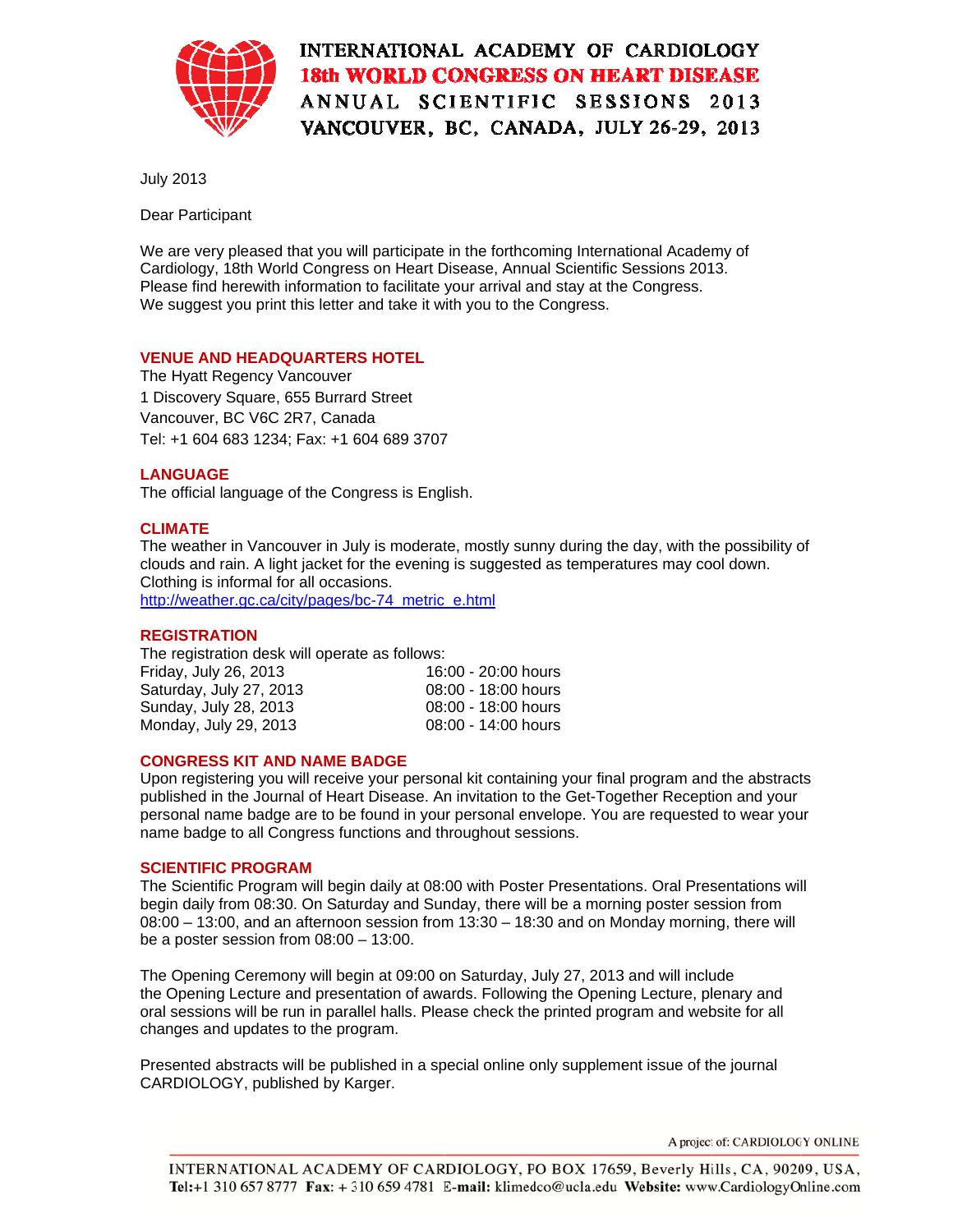

# INTERNATIONAL ACADEMY OF CARDIOLOGY **18th WORLD CONGRESS ON HEART DISEASE** ANNUAL SCIENTIFIC SESSIONS 2013 VANCOUVER, BC, CANADA, JULY 26-29, 2013

 $-2-$ 

#### **ATTENDANCE CERTIFICATES**

An attendance certificate will be included in the registration material you receive upon registration.

### **SOCIAL EVENTS**

Registered participants are invited to the Get-Together Reception, which will take place in the Exhibition and Poster Hall of the Hyatt Regency Vancouver on Friday, July 26, 2013 between  $18:30 - 20:00$  hours.

#### **DISCLOSURE POLICY**

It is the policy of the International Academy of Cardiology to ensure balance, independence, objectivity and scientific rigor in all its educational programs. All presenters are expected to disclose to the congress audience any real or apparent conflict of interest related to the content of their presentations.

#### **CME APPROVED BY AMA**

The scientific program of the 18th World Congress on Heart Disease has been reviewed by the American Medical Association and approved for a maximum of 25.25 AMA PRA Category 1 Credits™. Physicians should only claim credit commensurate with the extent of their participation in the activity. One credit may be claimed for each hour of participation in approved sessions. A \$35 processing fee will be charged for CME credit certificates, which will be sent to participants via mail. This fee will be waived for AMA members.

#### An AMA desk will be staffed as follows:

| Friday, July 26, 2013   | $18:00 - 20:00$ |
|-------------------------|-----------------|
| Saturday, July 27, 2013 | $08:15 - 09:15$ |
|                         | $13:00 - 14:30$ |
|                         | $18:45 - 19:45$ |
| Sunday, July 28, 2013   | $07:30 - 08:15$ |
|                         | $13:00 - 14:30$ |
|                         | $18:45 - 19:30$ |
| Monday, July 29, 2013   | $10:30 - 11:30$ |
|                         | $13:00 - 14:30$ |

## PROJECTION EQUIPMENT AND INSTRUCTIONS FOR SPEAKERS

Each presentation has been allocated 15 minutes. Please allow for 3 minutes for discussion and questions within this time allocation.

If using a **Powerpoint** (or any other computer) presentation, please note you need to provide the presentation on a CD, DVD or memory stick (using the USB port in the computer) and load it onto one of the Congress' computers in the Speaker Ready Room, at least 1 hour before the start of your session. You may bring your own computer as back up, but please check it with the technician in the session hall where your lecture will take place during the break prior to your session.

If combining video film with PowerPoint, first check your presentation in the Speaker Ready room, and thereafter please check your presentation in the session hall where your lecture will take place, at least 30 minutes before the start of your session, during the coffee or lunch break prior to your session.

Please note that the Congress' computers in the session halls are supplied with Office 2010.